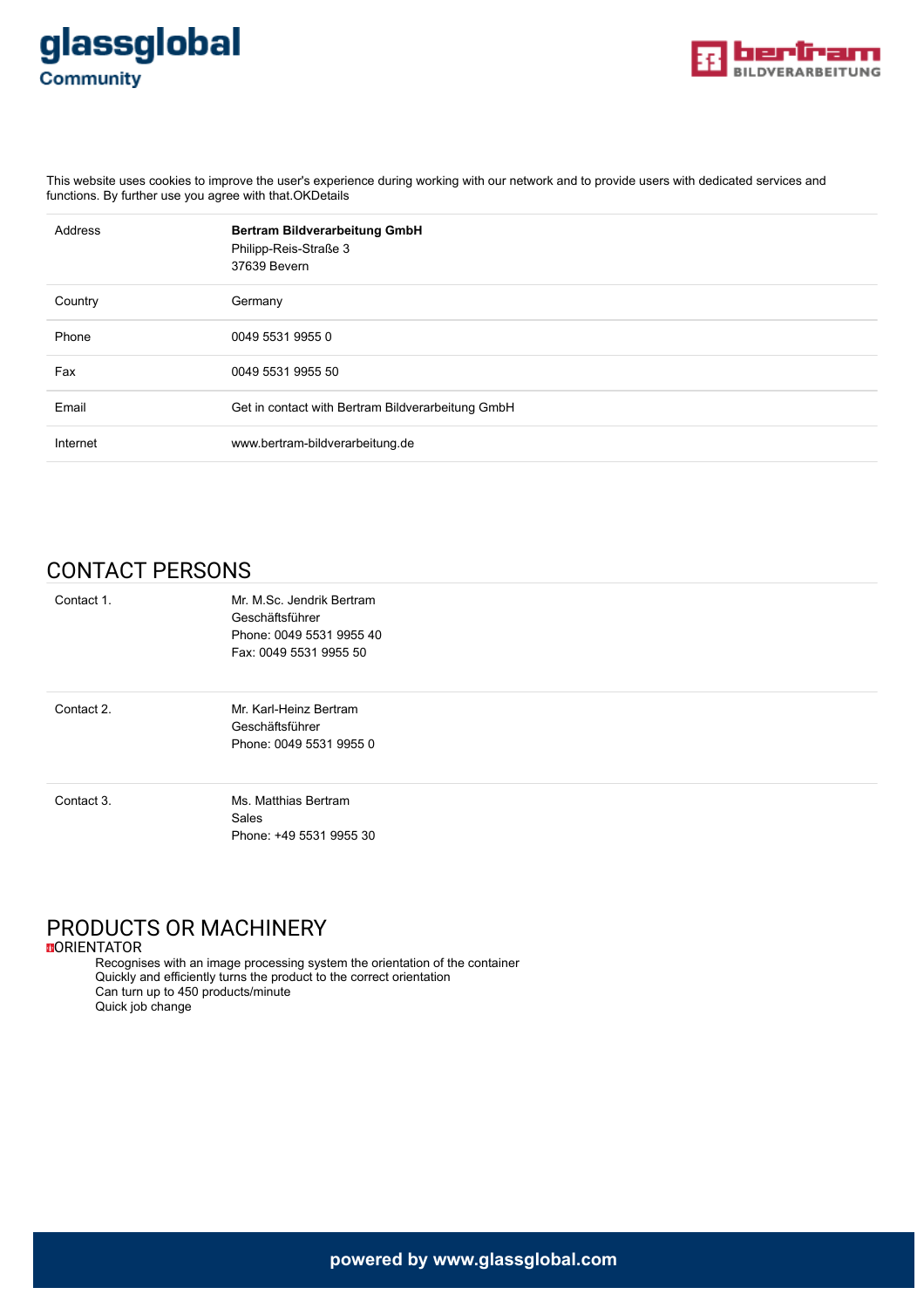





Bertram combines precise and highly dynamic servo drive technology with quick industrial image processing. Using this, we have developed a machine that orientates bottles and jars with extreme accuracy. The in-line 'Orientator with a recognition system' can turn up to 500 containers per minute into a desired position. The belt Orientator (or belt orienter), which holds the Lower Saxony Handwork Innovation prize, efficiently and smoothly turns containers to the desired position for the following production step. Palletising, filling, capping or labelling machines can then work considerably faster. In summary, productivity increases, if nothing else, through the skillful exploitation of industrial image processing.

### PROCEDURE

The completely automated bottle Orientator combines the three process steps: separation; recognising the current position; and positioning into the desired position in a compact combination from calculation based image processing and motion application optimised Simatic T-CPU. The space saving structure makes it possible for the machine to be easily integrated even into existing conveyor systems.

The products enter the machine on a conveyor belt. It is firstly guaranteed by the spacers that a minimum gap is maintained between the products. The guides then bring the speed of the containers back up to match the conveyor belt speed ensure they remain stable. The Simatic T-CPU records the products with a photo cell and triggers the product orientation evaluation at a given point using the BV-system. The industrial image processing system recognises the position of the container in a three dimensional model using three cameras and predefined characteristics, and from this it generates the necessary correction angle, that is used by the T-CPU, to parameterise and trigger the turning process in the Orientator. The respective orientation direction depends on the shortest distance to the destination angle, according to the industrial image processor's recording. To ensure that the products remain stable at this point as well, the turn station works at the same speed as the aforementioned conveyor belt. As a Siemens partner, Bertram holds a high level of drive and automation technology as well as SPS-programming know-how along with their expertise in industrial image processing.

More Information

#### **<u></u></u>■SEPARATOR**

Recognises and distinguishes between products Communicates with the Allocator as to which lane the product should be sent Can recognise up to 600 products/minute Quick job change